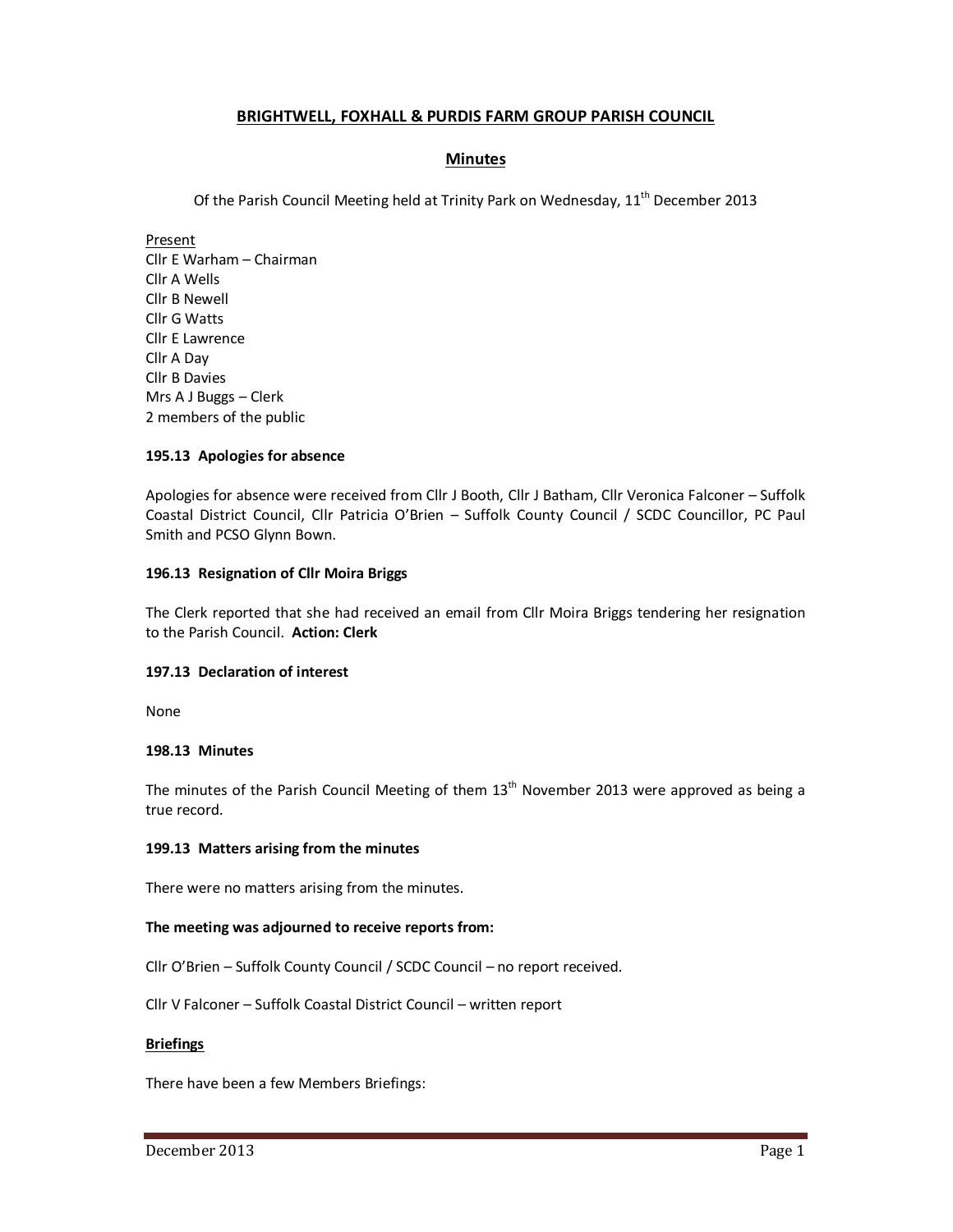# **IER - Electoral Registration Transformation**

Under the Electoral Registration and Administration Act 2013, next year in June everyone eligible to vote will have to sign a form. They are dispensing with the previous form where only the Head of the Household filled the form. The form will ask for your name, address, NI Insurance No. and Date of Birth. No signature is required. This form can be done on-line – you will be informed by a letter.

# **Gypsy and Traveller short stay provision across Suffolk**

Kerry Wright Service Dev. Manager for Norfolk and Suffolk 01603 222573 explained briefly their work re housing and Planning re short stay which is a permanent site -28 days to 3 months. Site requirements differ. They are managed in three ways Private, Local Authority and on-site Warden. They need three sites for 8 caravans in Suffolk and five in Norfolk. In all they have got to find 56 pitches. SCC are working with Norfolk and in the Team there are 2 Accommodation Officers, 2 Education Officers plus other Admin.

#### **Census 2011**

Alison Matthews of S.C. gave a run down on the results of the above Census. 25 million questionnaires were set out in all. In Suffolk Coastal 97% responded. 143 completed on line – Kesgrave came top in this area. Leiston, Orford and Tunstall were the worst at completing the form. It transpired that there are 124,298 residents with 7,819 with a second home elsewhere. 44% go out of the District to work and there are 63.1% Christians and 1% Pagan.

### **C13/2252 Solar Panel – Foxburrow Farm**

Planning Permission was given for this 60 acre Solar Farm to take place. It was determined at the end of October.

#### **Miscellaneous information**

Suffolk Coastal District Council has been rated in the top 15 Districts for recycling.

The Old Court House on Woodbridge Market Hill was sold at auction by Suffolk Coastal District Council for £500,000.

Car Parks in Suffolk Coastal and Waveney received national recognition for their safety standards as part of a police led scheme.

Over 100 properties have been returned to use in the District.

64 New affordable homes delivered in the District during 2013-14.

# **SCC Fire and Rescue Service**

Cllr Colin Spence and Mark Hardingham Chief Fire Officer have recently sent out a letter to all Parishes asking for your say on their integrated Rick Management Plan for 2014-17. The consultation runs until 17<sup>th</sup> February 2014.

# **SALC**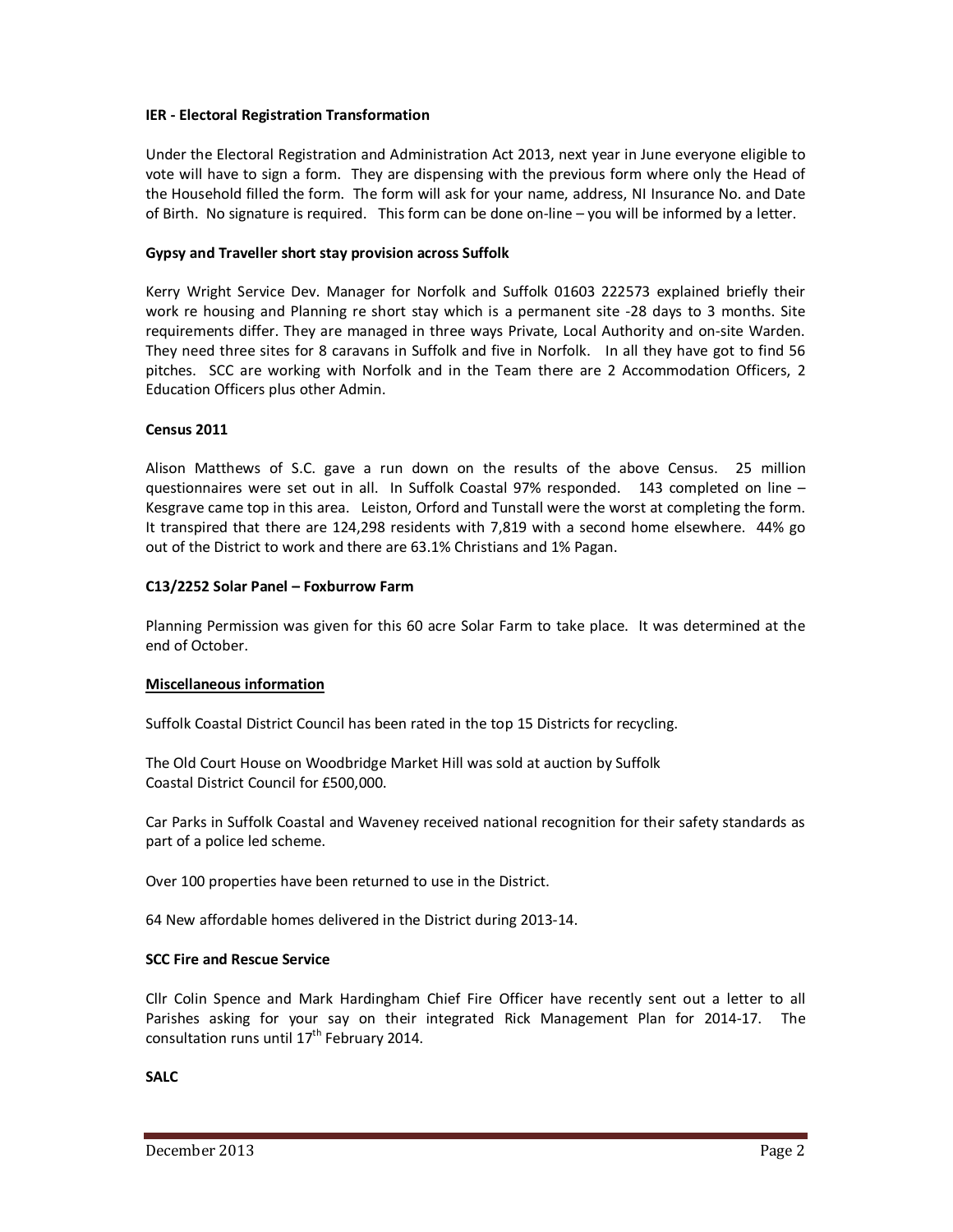Are holding an Area Meeting on Monday 9<sup>th</sup> December from 7 pm to 9.30pm at the Riverside Centre, Stratford St Andrew. There will be Presentations on SCC Budget, Nuclear power. East Rail Partnership etc.

# **Community Speed Watch**

Community Speed Watch Group are wishing each Parish in the Nacton Ward to get a representative from their Council to consider this scheme at a Joint Meeting after Christmas to help keep an eye on speeding in your area.

Suffolk Police – SNT Co-ordinator PC Paul Smith – written report

# **Crime Report 13th November – 9th December 2013**

Sainsburys

6 crimes of theft from shop recorded.

**Brightwell** 

No crimes recorded.

Foxhall

No crimes recorded.

#### Purdis Farm

FE/13/1930 – Criminal damage vehicle overnight on the  $16<sup>th</sup>$  November in Woodrush Road a vehicle damaged by an offender. The vehicle had a considerable amount of damage. Investigation on-going and suspect currently on bail for the offence.

FE/13/1958 – Theft from motor vehicle overnight on the  $2^{nd}$  November an insecure vehicle was entered in Essex Way. Some electrical items and some money were taken from within. Investigation still on-going as awaiting forensic results.

The Clerk reported that Cllr Batham has agreed to be the Community Speed Watch representative for the parishes. PC Smith has been given Cllr Batham's contact details. **Action: Clerk** 

# **The meeting was re-convened.**

# **200.13 Clerk's Report**

The Clerk's report had previously been circulated and it was agreed that some of the items should be discussed as per the agenda.

# Proposed Development of the Hollies

I have been contacted by Martin Last of Last & Tricker Partnership who is working on behalf of a developer who is proposing to put in a Planning Application to SCDC for the development of the Hollies. I understand the proposal is for five houses. Mr Last would like to come and talk to the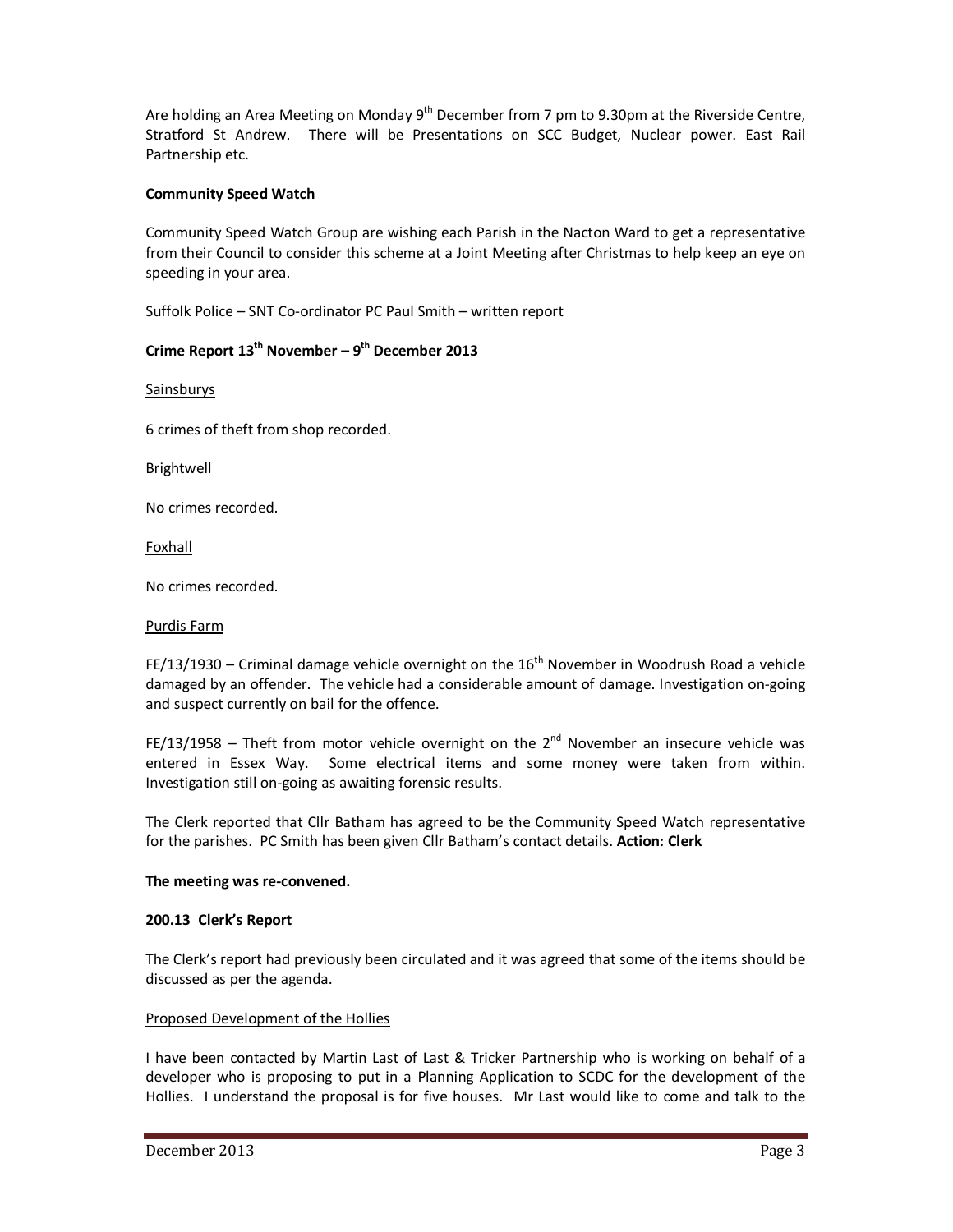Parish Council at their meeting in January 2014. Following discussion it was agreed that the Clerk should contact Mr Last inviting him to attend at 7.00 pm on the 8<sup>th</sup> January 2014. **Action: Clerk** 

#### Community Speed Watch

An email has been received from PCSO Glynn Bowen asking the Parish Council to nominate a representative to attend a Community Speed Watch Meeting in the New Year. Cllr Batham has agreed to be the Parish Council's representative.

#### Change of Policing Commander for the East

A letter has been received to inform us that as from the  $2<sup>nd</sup>$  December 2013 Superintendent Phil Aves Waveney & Suffolk Coastal is leaving his present post. The new Commander for the East will be Paul Sharp.

#### Footpath Closure

Temporary closure of part of Footpath 3, Foxhall & Purdis Farm – The footpath will be closed to the west of the Mill Stream linking Foxhall Road with Purdis Farm Lane. The footpath is closed as the boardwalk has been heavily damaged and blocked by fallen trees. Repair work will be organised once the extent of the damage has been assessed. The diversion route will be the footpath on the east side of the Mill Stream Linking Foxhall Road with Purdis Farm Lane.

#### Locality Budget 2013/2014

The Local Budget for a grit bin for Kennels Road and two village seats for Purdis Farm has been agreed. It was agreed that this item should be placed on the next agenda. **Action: Clerk** 

#### Textile Recycling Sacks

Email received from Daniel Wareing Waste Cycling Officer asking whether the Parish Council has a local point that would be able to hold a supply of sacks which could be distributed to local residents.

#### Proposal to Change the Designation of Footpaths 9 and 10 (Brightwell) to Bridle Paths

A copy of an email has been received from Waldringfield Parish Council which indicates they are starting the process of changing the designation of Footpath 9 and 10 (Brightwell) to Bridle Paths.

#### **201.13 Planning**

#### Trinity Park Planning Application Determination Meeting Thursday, 5<sup>th</sup> December 2013

Cllr Watts and Cllr Day attended the determination meeting of the South Area Development Sub-Committee and Cllr Watts presented his report as follows:

Application approved by six votes to one and two abstentions as follows:

| Debbie McCallum (Vice Chairman) | <b>YFS</b> |
|---------------------------------|------------|
| Diana Ball                      | NO.        |
| Graham Harding                  | <b>YFS</b> |
| Susan Harvey                    | YFS        |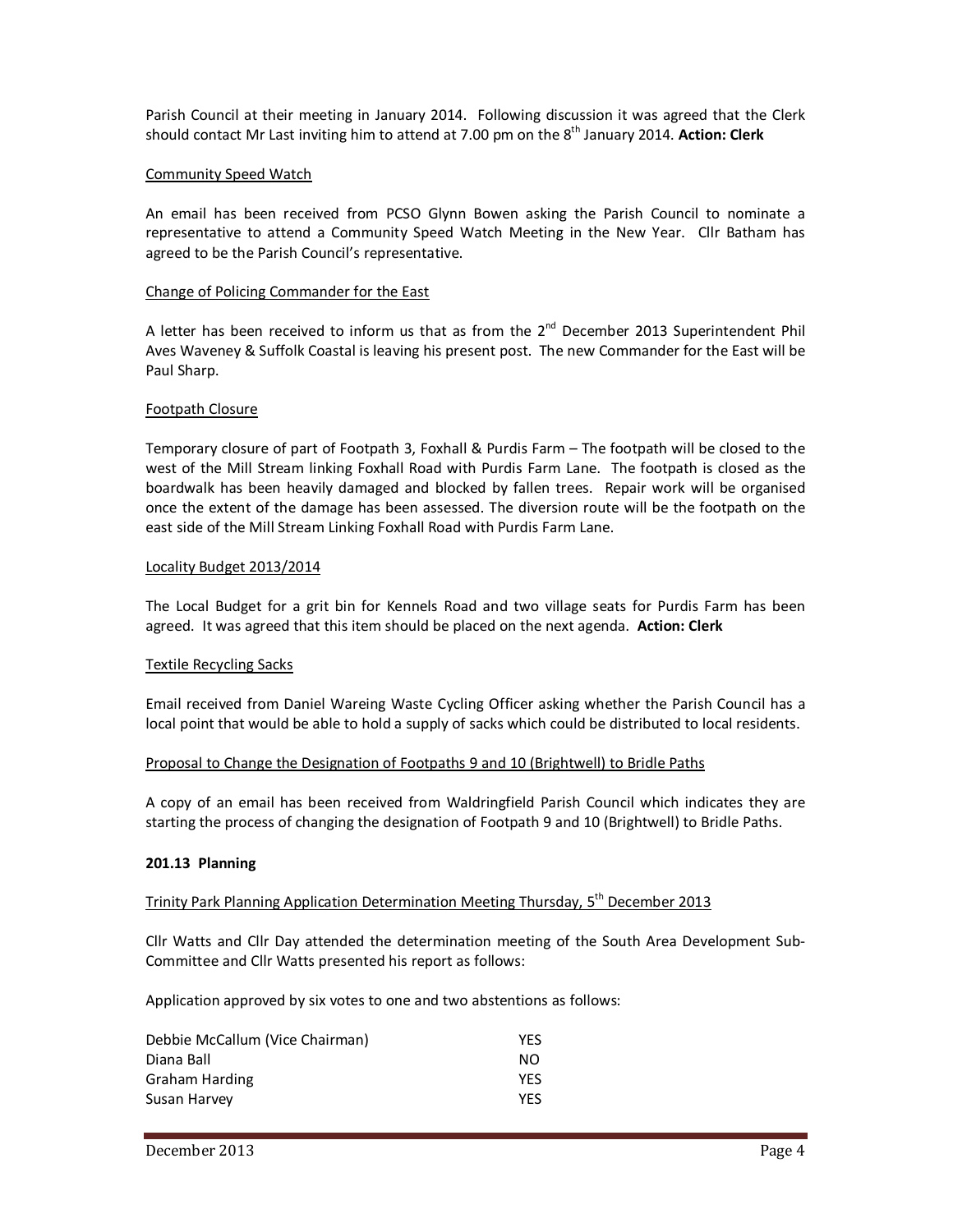| Mark Newton        | <b>YFS</b> |
|--------------------|------------|
| Josh Sales         | ABSTAIN    |
| Kimberley Williams | ABSTAIN    |
| Geoff Holdcroft    | <b>YFS</b> |
| Tony Fryatt        | YFS        |

The Chairman Bob Snell and Councillor Andy Smith were absent.

A comprehensive report was prepared by officers who recommended approval. It contained a few typographical errors and some information had not been updated from the original report concerning bus service but this was not material to the end result.

The basis for recommendation was that the site met the sustainability criteria for development and was an enabling application. This means that in this case the money made from the sale of the land would be used to improve the showground to the benefit of the wider community of Suffolk.

Chris Bushby spoke for the proposal. Adrian Day and Veronica Falconer spoke against the proposal.

A comprehensive debate followed the main point of contention being the amount of social housing; this lead to not all councillors supporting the proposal. Basically the standard amount of social housing on such a development is 33%. However the applicant supported by the officers maintained that 10% was realistic as any more would seriously erode the amount which the applicant would receive to improve the showground. Therefore the proposal put to councillors was 10%. The officers stated that 18 homes were needed in the area (disputed by some councillors) this development would provide 30.

Other objections considered:

The site is countryside and against policy AP227 – this is an enabling proposal and therefore these policies can be overridden – particularly as the council has not identified a 5 year land supply.

Increased volume of traffic along A1256 – not significant along a semi-urban road.

Roundabout at Gate 10 – necessary for the master plan – mitigation 40m from homes, landscaping, led lights which can be dimmed at night.

School provision – part of Section 106 provision – known problem but effectively outside of scope of this committee – Ipswich & Suffolk County Council problem may need changes to catchment areas.

Trinity Park facilities are available to the community and will continue to be available.

The outline plan meets parking requirements but details can be reserved matters.

Left turn only from Gate 12 – the aim is to send traffic away from Sainbury's Roundabout. Works for Crematorium and Sainsbury's goods entrance. Congestion at Sainsbury's Roundabout and Ransomes Way – a known problem but will not be added to by this development. No new figures produced but travel plan required before development commences.

It should also be noted that the committee has limited powers to impose or change highway decisions.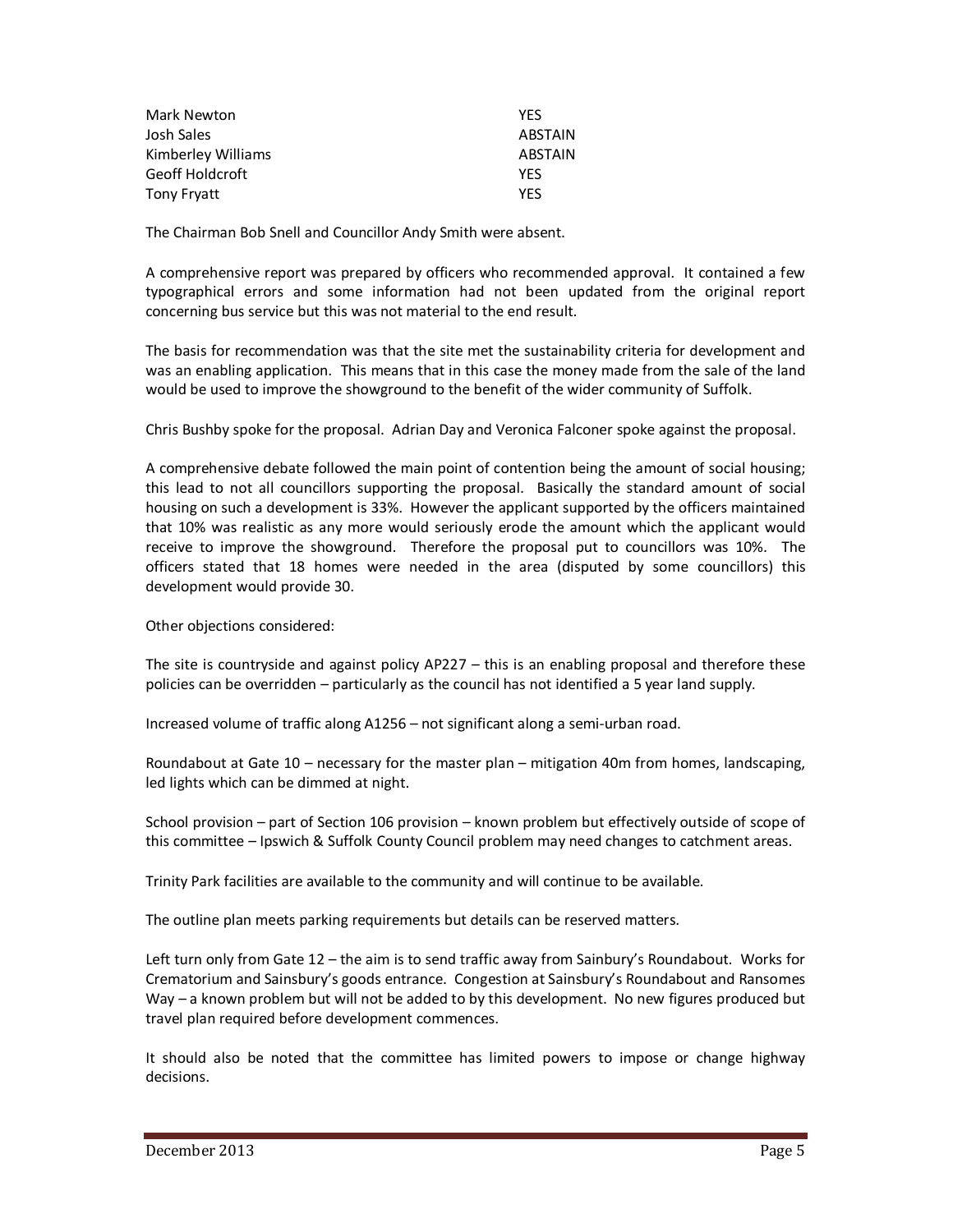Cllr Day reported that he was unhappy with the process of decision making and felt that the decision had been made 18 months ago. He also believed that some of the councillors were inexperienced on their knowledge of the local area.

# Applications for Consideration

DC/13/3388/FUL – Brightwell Corner Agricultural Stores Brightwell – Installation and operation of a 164 kW roof mounted solar PV system at Brightwell Hall Farm. Parish Council decision: No objection.

DC/13/2774/FUL – Sinks Gravel Pit Main Road Kesgrave – Erection of new headquarters building for vehicle and plant hire operator. Parish Council decision: Outside of parish no comment.

DC/13/3492/FUL – Former Yardine Bucklesham Road Foxhall – Erection of single-storey grade room and 2 bay cart lodges. Parish Council decision: No objection.

### **202.13 Parish Plan**

Cllr Day reported that the Parish Plan was ready for distribution. Following discussion it was agreed that due to the close proximity to Christmas the distribution of the Parish Plan should be completed after the Parish Council Meeting on the 8<sup>th</sup> January 2014. Action: Clerk

Cllr Day stated that 1200 summary documents, 30 full copies and a pdf document for uploading to the Parish Council website of the Parish Plan had been produced. Hilary Hanslip the Principal Planning Officer (Policy) Suffolk Coastal District Council who was present at the meeting was given a copy of the full Parish Plan.

Cllr Day presented the following final invoices to the Parish Council for approval:

| Print4U - 1200 x A4 Parish Plan                     | £157.00 |
|-----------------------------------------------------|---------|
| Print4U – 30 x A4 Parish Plan Books                 | £348.00 |
| Adrian Day – Expenses Reclaim                       | £269.20 |
| Sea Shell Communications (Mrs Catherine Shelbourne) | £630.00 |

Cllr Wells proposed, seconded Cllr Watts that the above expenditure should is approved – all in favour. **Action: Clerk** 

# **203.13 Budgets / Precept 2014/2015**

Councillors discussed the budget which had been prepared by the Clerk. It was agreed that in view of the fact that the Parish Plan had been completed that the expenditure for this item should be moved from the budget for 2014/2015 to the expected spend column for 2013/2014.

Following discussions Cllr Watts proposed, seconded Cllr Newell that the Parish Council should precept for £7,000 excluding the grant from Suffolk Coastal District Council for the financial year 2014/2015 – all agreed. **Action: Clerk**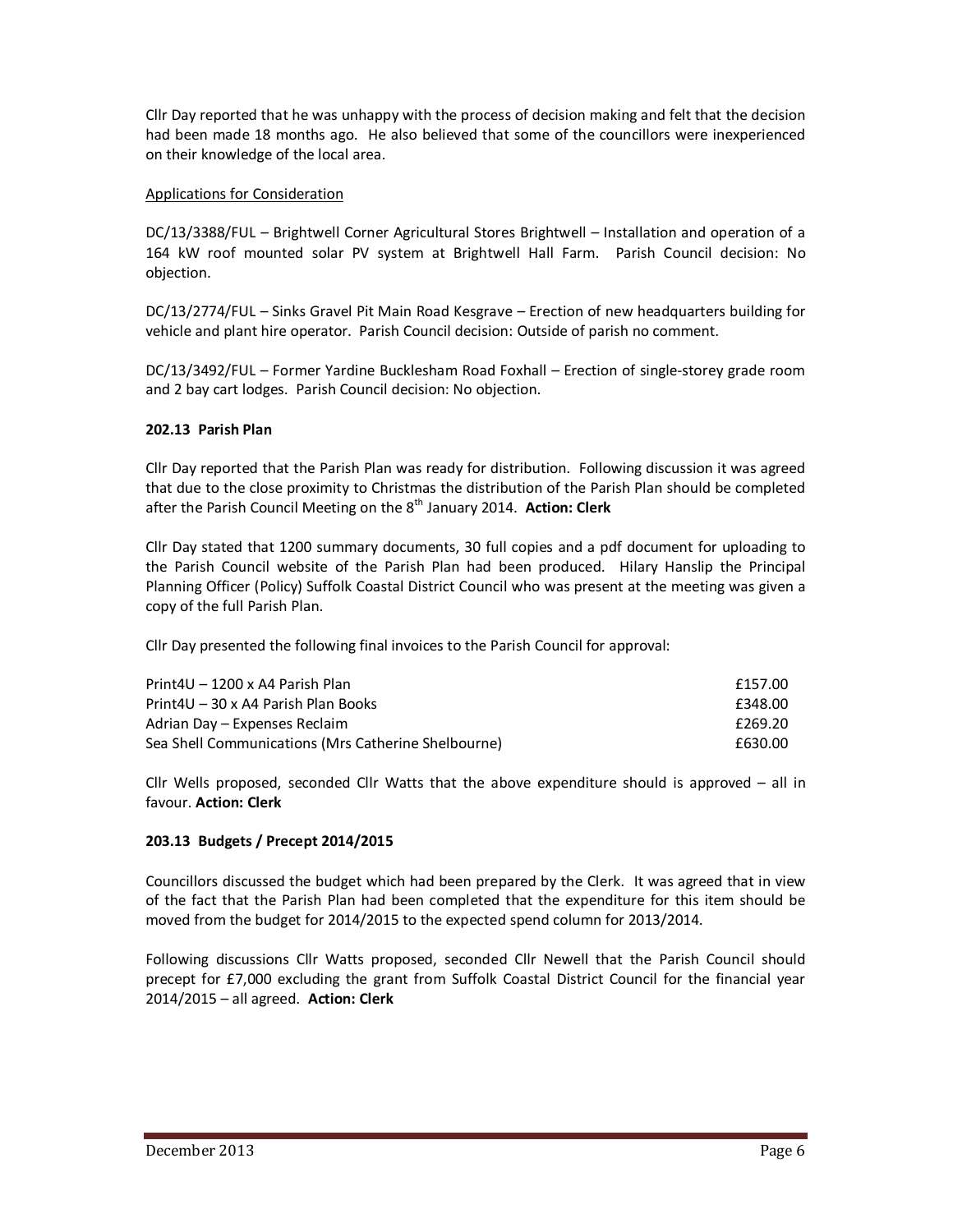### **204.13 Trees – Purdis Farm**

Cllr Newell reported that she had received several letters of complaint from residents living in the Berry Close / White Thorn Road area of Purdis Farm. The gardens in this area are very short and the trees (25 feet high) are very close to the houses which restricts light to the houses. Following complaints from residents to SCDC some work has already been completed but has been insufficient to alleviate the problems. Residents now feel this is becoming a health and safety issue due to moss growing on paving slabs. It was agreed that the Clerk should contact Suffolk Coastal District Council requesting that the appropriate department manager meets local residents on site to discuss the problems and to complete a survey to enable the necessary work to be completed. **Action: Clerk** 

# **205.13 Finance**

Income None

| Expenditure                                         |         |
|-----------------------------------------------------|---------|
| Print4U - 1200 x A4 Parish Plan                     | £157.00 |
| Print4U – 30 x A4 Parish Plan Books                 | £348.00 |
| Adrian Day - Expenses Reclaim                       | £269.20 |
| Sea Shell Communications (Mrs Catherine Shelbourne) | £630.00 |
| A J Buggs (Salary and Expenses November 2013)       | £306.55 |

Cllr Warham proposed, seconded Cllr Wells that the above expenditure is approved – agreed. **Action: Clerk** 

#### **206.13 Correspondence**

None

# **207.13 Meetings attended by councillors / clerk**

- a. Cllr Watts reported that he had attended a meeting organised by Kirton Parish Council to discuss Emergency Planning in the event that the Orwell Bridge is closed. A number of speakers had given presentations but the general feeling was that it would only present a problem if the Orwell Bridge was closed for 2/3 days.
- b. Cllr Warham reported that she had not attended the Felixstowe and District Safer Neighbourhood Community Panel Meeting on the 25<sup>th</sup> November 2013 as she was unaware that the venue had been changed. The minutes of the meeting have been circulated.

# **208.13 Members questions to the Chairman**

- a. Cllr Wells reported that the 'old' Brightwell Notice Board was in a bad state of repair and needed to be removed. Following discussion it was agreed that Mr R Smith be asked to remove the notice board and submit an invoice to the Parish Council. **Action: Cllr Wells/Clerk**
- b. Cllr Watts reported that the parking in Foxglove Crescent by J Sainsbury's staff is once more causing problems in the area. It was agreed that the Clerk should contact PC Smith to ask